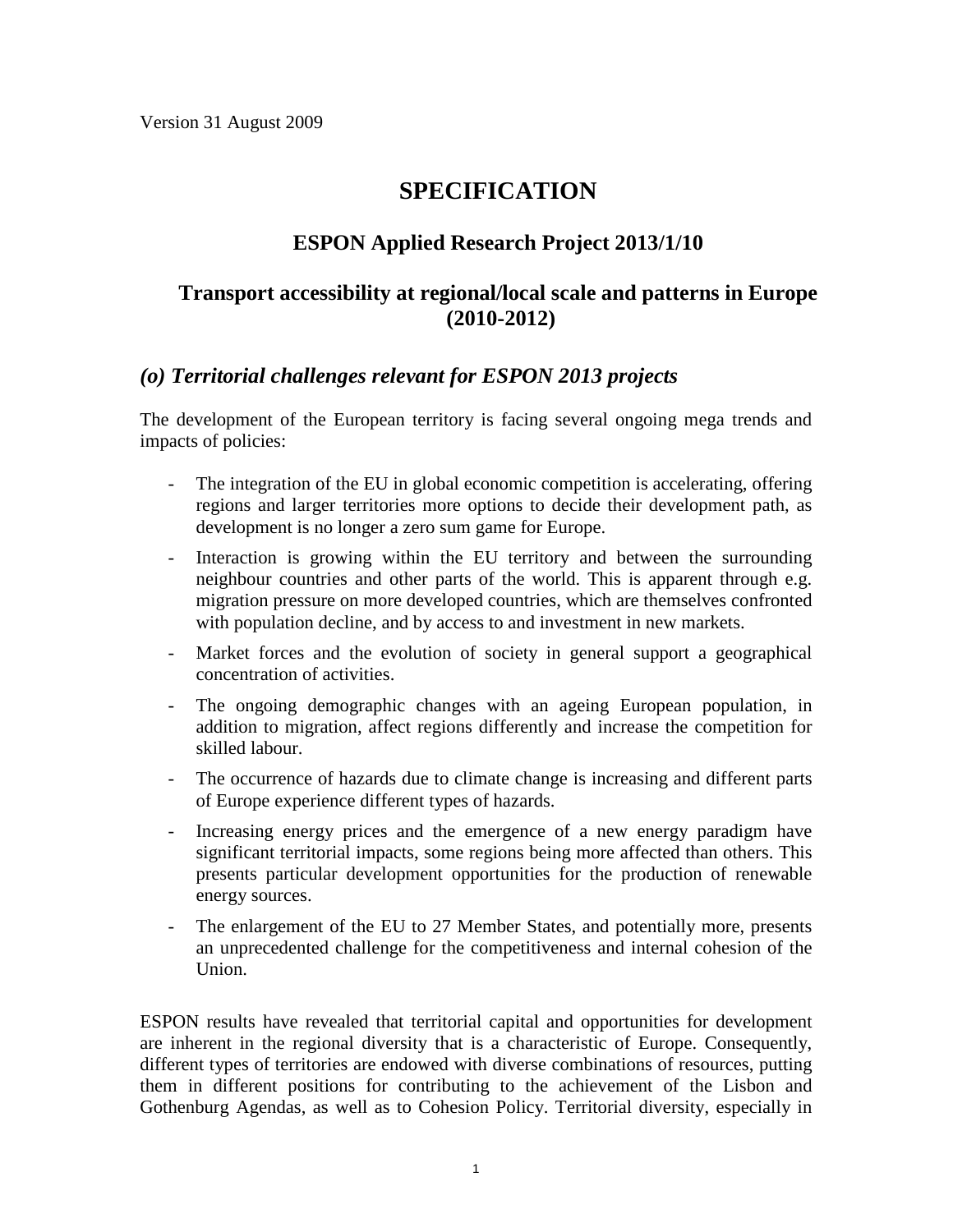the economic base, implies that strategies other than opting for a knowledge-based economy might be more appropriate and viable for some regions.

The ESPON 2006 Programme provided integrated analysis and long-term spatial scenarios which enriched the European policy debate and knowledge base. The results and observations on territorial structures, trends, perspectives and assessment of EU policy impacts had not been fully evident before and supported a better understanding of the European dimension of territorial dynamics. This has prompted interest among policy makers and practitioners for even more information, knowledge and understanding that ESPON can offer.

The ESPON 2013 Programme shall bring this knowledge base one step further through applied research and targeted analysis, indicator development and data collection, capitalisation events presenting results, etc. All these actions will be related to an improved understanding of territorial structures, development trends, perspectives and policy impacts.

The European-wide evidence provided by the ESPON 2013 Programme will potentially benefit stakeholders at all levels throughout Europe. Policy makers dealing with territorial development require sound evidence and comparable regionalised information in addition to medium and long-term development perspectives, in order to create sustainable and efficient integrated policy responses for their territories.

Given that the European Union is moving towards a more integrated policy approach, the territorial dimension is particularly important for policy makers. The aim of territorial cohesion proposed by the Commission supports this approach by taking the territory as an element within the framework of policy making. Due to the provision of evidence based on analyses of territorial units, the ESPON 2013 Programme is of strategic importance for European policy development and cooperation.

By further developing and expanding the existing knowledge and indicators, the ESPON 2013 Programme will play a strategic role in supporting the policy process of the 2007- 2013 period, and contribute to the development of Cohesion Policy.

# *(i) General objectives of applied research projects under Priority 1*

The general objectives of applied research projects within the ESPON 2013 Programme are the following:

- Building new evidence based on comparable information about European regions and cities, including information on dynamics and flows, and covering the entire territory of EU 27, Iceland, Liechtenstein, Norway and Switzerland.
- Addressing major territorial challenges and political priorities providing comparable information covering the entire European territory, its regions and cities.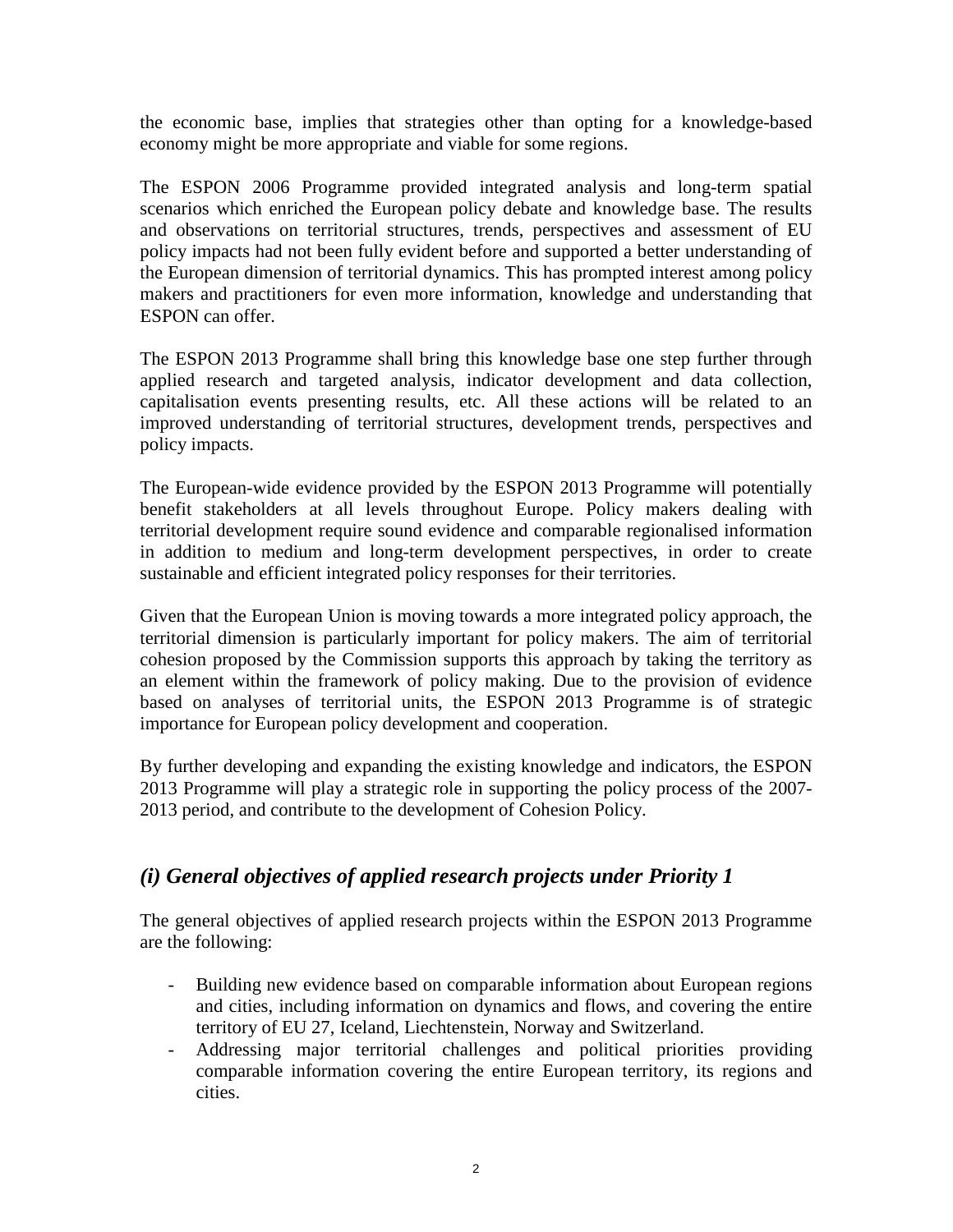- Providing comparable regionalised information and possible policy options for making use of opportunities inherent in territorial structures; anticipating and counter balancing negative trends and structures, taking into account the diversity of the ESPON territory and considering institutional, instrumental and procedural aspects.
- Identifying types of territories, regions and cities that share common development challenges and are affected most (positively or negatively) by the identified structures, trends, perspectives and/or policy impacts.
- Contributing to the further identification of structures within the EU territory that represent options for exploring comparative advantages and provide synergy through territorial cooperation arrangements, involving regions and/or cities.
- Contributing to the improvement of the scientific platform for European applied territorial research by refining existing concepts, methodologies, indicators, typologies, European maps and models and by defining new ones.
- Providing the knowledge and competence capabilities needed to ensure scientifically validated results of the applied territorial research with the support of Sounding Boards<sup>[1](#page-2-0)</sup>.
- Supporting the use and dissemination of results to an audience of policy makers, practitioners, scientist and experts.

This project shall contribute to these general objectives during its implementation, and in doing so make best use of existing ESPON results, new results in other ESPON projects as well as other research results and relevant studies.

# *(ii) Relation of this project to the ESPON 2013 Programme*

The priorities describing the work-programme of the ESPON 2013 Programme are structured in four strands:

1. **Applied research on territorial development, competitiveness and cohesion: Evidence on European territorial trends, perspectives and policy impacts** The applied research projects will create information and evidence on territorial

challenges and opportunities for success in the development of regions. Cross thematic applied research will be a major activity integrating existing thematic analysis and adding future analysis of new themes. Territorial impact studies of EU policies will be another focus under this priority.

2. **Targeted analysis based on user demand: European perspective on development of different types of territories**

This priority responds to a clear demand of practitioners for user and demand driven actions within the ESPON 2013 Programme. By convening an analytical process

<span id="page-2-0"></span><sup>&</sup>lt;sup>1</sup> For each applied research project a Sounding Board will be set up, accompanying the project throughout its life cycle and giving advice to the TPG on both, scientific issues as well as relevance for policy makers. Sounding Boards will normally be made up of one scientist and one practitioner. Their tasks will consist of assessing project proposals, giving continuous feedback to TPGs and commenting on their reports.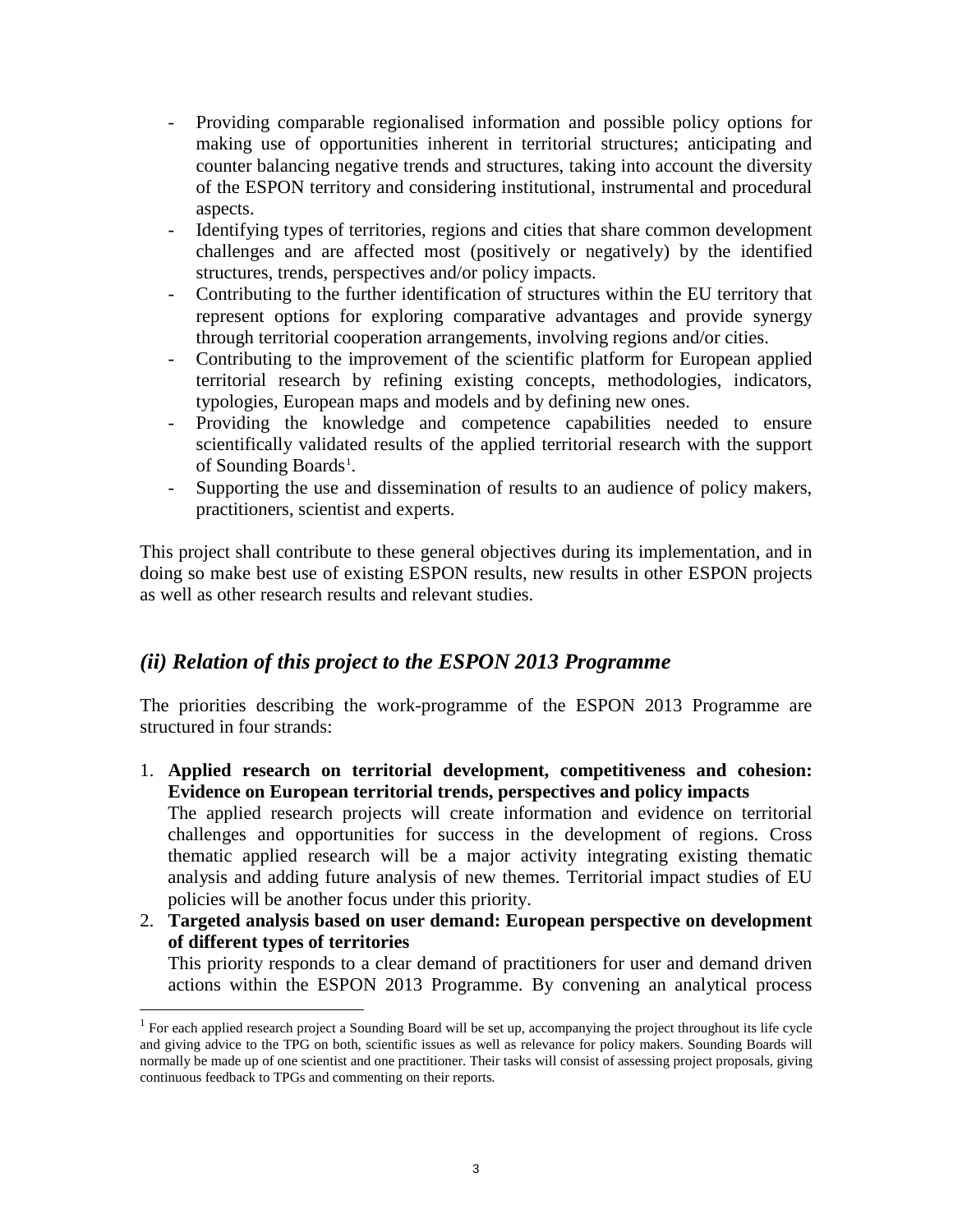where ESPON findings are integrated with more detailed information and practical know-how, new understanding of future development opportunities and challenges may arise, which could be transformed into projects and actions.

3. **Scientific platform and tools: Territorial indicators and data, analytical tools and scientific support** 

The scientific platform and analytical tools built up within the ESPON 2006 Programme will be maintained and further expanded. New actions shall be undertaken to develop current achievements and make use of existing indicators, data and tools.

4. **Capitalisation, ownership and participation: Capacity building, dialogue and networking** 

Under this priority, actions are foreseen that will make the evidence and knowledge already developed operational through raising awareness and involving stakeholders in the results and practical application of them.

A strong coordination and interlinkage with other ongoing ESPON projects is crucial for achieving comprehensive results. A close cooperation with the appointed Sounding Board and the Coordination Unit must also be established as part of the project implementation.

This project belongs to the first priority. It holds a key position in developing a common understanding of accessibility and accessibility patterns at regional/local scale in Europe. Knowledge on these issues is vital for targeted policy development in the light of Cohesion Policy aiming, inter alia, at job creation and tackling social changes.

## *(iii) Thematic scope and policy context*

A dynamic territorial development depends on an optimal combination of access to available services. The possibility of making use of the resources available in a city or a larger territory depends on the ability to communicate and exchange services with other locations. The range of services that link cities and the European continent to the world market comprises services related to transport, energy and telecommunications. For a city, region or larger territory the provision of these services has a major impact on the attractiveness for new investments and constitutes an important location parameter. A survey conducted by the European Commission among EU Member States showed a strong consensus on the importance of accessibility (through infrastructure and to public services)<sup>[2](#page-3-0)</sup> for territorial cohesion policy.

The ESDP (1999) stated that *"Good accessibility of European regions improve their competitive position but also the competitiveness of Europe as a whole."* It highlighted the close relation between the aim of a balanced territory and polycentric development and the policy orientations taken for developing the infrastructure networks. In this respect the ESDP also highlighted the special role, which could be taken by Euro-

<span id="page-3-0"></span> $2^2$  See the Green Paper on Territorial Cohesion (2008)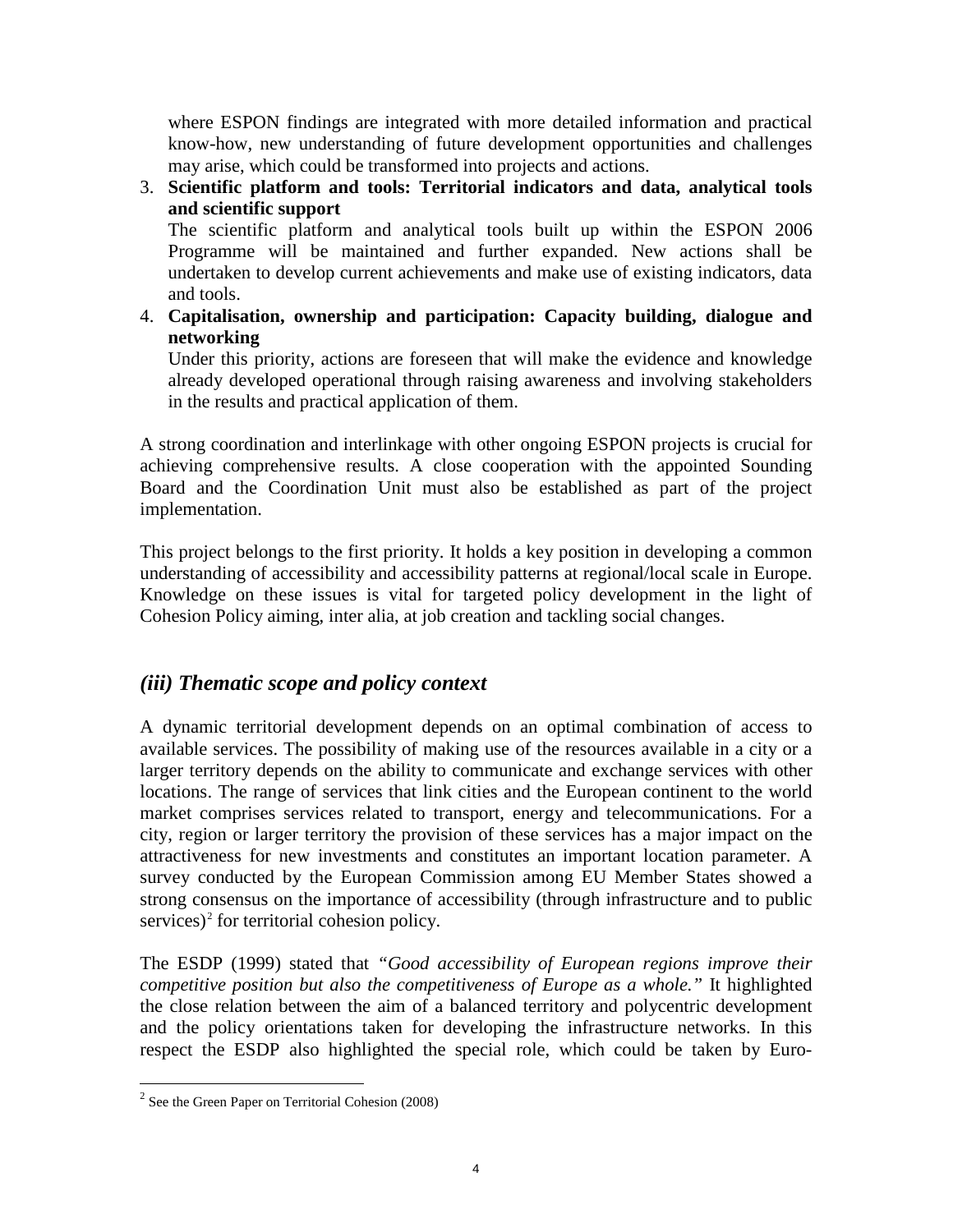corridors, global integration zones, gateway cities and urban poles, well distributed across the European territory, as nodes in the infrastructure networks.

At the heart of "Keeping Europe Moving", the mid-term review of the 2001 White Paper on EU transport policy is the statement that transport connects countries and their people, but it also facilitates their economic growth. Effective transportation systems are essential for Europe's prosperity, having significant impacts on economic growth, social development and the environment. The Territorial Agenda of the European Union (2007) also claimed that *"Mobility and accessibility are key prerequisites for economic development of all regions of the EU."*

The Green Paper on Urban Mobility  $(2007)^3$  $(2007)^3$  opens a debate on the key issues of urban mobility: free-flowing and greener towns and cities, smarter urban mobility and an urban transport which is accessible, safe and secure for all European citizens. It mentions that good inter-connections between transport modes and good links between urban and suburban transport are needed to make (urban) transport more efficient.

The Green Paper on Territorial Cohesion  $(2008)^4$  $(2008)^4$  indicated that the road and rail links in the new EU Member States are clearly less developed than in the EU15. Furthermore, airports are more difficult to reach due to the uneven quality of secondary road networks and public transport. Finally, the paper indicates that transport by sea remains underdeveloped as a result of which it does not take sufficient pressure off congested roads and reduce CO2 emissions.

The functioning of networks very much depends on access points. A co-ordinated access is of particular importance where the access is related to very large investments. Most prominent in that respect are ports and airports, which need to be efficiently linked to land transport modes in line with an organisational network approach. Furthermore, communication and exchange between networks takes place in multi modal nodes. Multimodal points are becoming increasingly important for sustainable transport in order to be able to use the least environmentally unsustainable transport mode possible.

The Territorial Cohesion Green Paper revealed a need for better analysis, inter alia of transport policy: *"Transport has obvious implications for territorial cohesion through its effect on the location of economic activity and the pattern of settlements. It plays a particularly important role in improving connections to and within less developed regions."*

Previous ESPON research showed that a weak point of the European territory related to accessibility is that it is favouring some regions: *"Good accessibility is one of the major preconditions for economic development, which shows clear territorial imbalance with peripheral and rural areas often markedly worse in accessibility than urban areas (particularly in the core area of Europe)."* Another weak point of the European territory

<span id="page-4-0"></span><sup>&</sup>lt;sup>3</sup> See: [http://ec.europa.eu/transport/clean/green\\_paper\\_urban\\_transport/index\\_en.htm](http://ec.europa.eu/transport/clean/green_paper_urban_transport/index_en.htm)

<span id="page-4-1"></span><sup>4</sup> See: [http://ec.europa.eu/regional\\_policy/consultation/terco/index\\_en.htm](http://ec.europa.eu/regional_policy/consultation/terco/index_en.htm)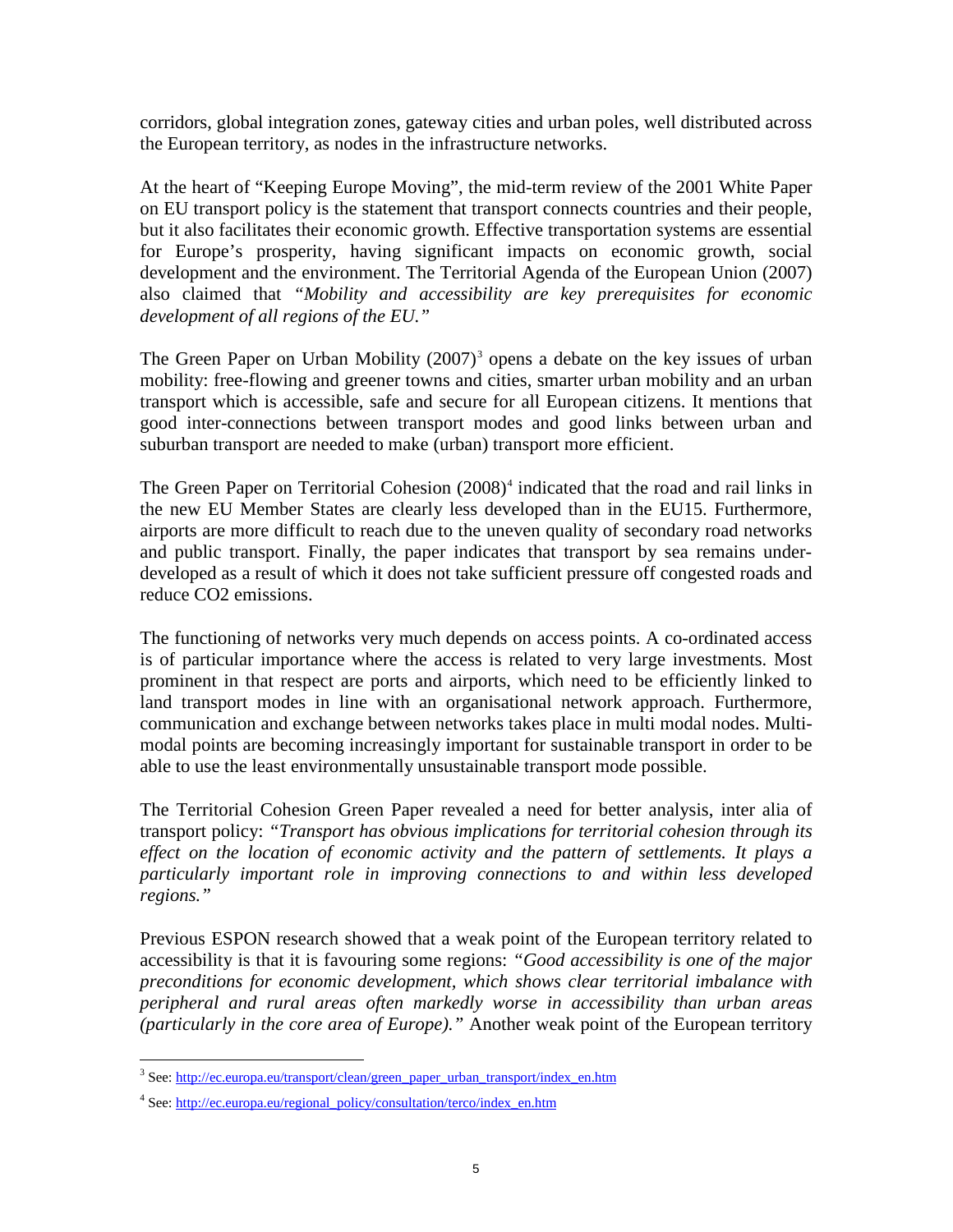are secondary networks: *"In many countries, secondary road and rail networks are not well developed to provide the services needed for areas to develop as they are poorly connected to the major transportation networks."*

Against this backdrop, the project should strive to achieve a better understanding of a number of key policy questions, for which it should produce supporting information and evidence. These key policy questions are divided into questions for the regional/local perspective and questions for the European perspective.

#### **Regional/local policy questions:**

- What does regional accessibility/connectivity look like at the regional level? For example, how many jobs/people can be reached in 45 minutes travel time (by road or by train), how many city centres can be reached by flying out in the morning and returning in the evening?
- In which type of regions is the level of European accessibility very different from their regional accessibility?
- How can key infrastructural bottlenecks be identified at regional level?

### **European policy questions:**

- What are the differences between accessibility at three different levels (regional, European and global) considering the four modes (road, rail, air and water)?
- What is the link between accessibility (at the different levels and for different modes) of European regions and their economic development? How has this link changed over time? Does the strength of this link differ across the EU?
- What could be the territorial impact of rising energy prices on future developments of water, air, railway and road transport? What could be the impact of various transport scenarios on climate change, access patterns and economic development?

The perspective of applied research under this measure shall be guided by the objective to identify broad development perspectives and trends for the different types of regions and cities, also in the light of the Lisbon/Gothenburg agenda.

Coordination should take place with other relevant ongoing ESPON projects (above all the projects on "Rural Areas' Development (EDORA)", "Regions at Risk of Energy Poverty" (ReRisk), "Territorial Impact Assessment (TIA)" and "Climate Change (CC)". Results deriving from the ongoing targeted analysis "Spatial scenarios: new tools for local-regional scenarios (SS-LR)" (under Priority 2 of the ESPON 2013 Programme) are to be taken into account as well. Some ESPON 2013 projects that start in parallel with this project, in particular the one on "Continental territorial structures and flows (globalisation)" might also generate relevant information.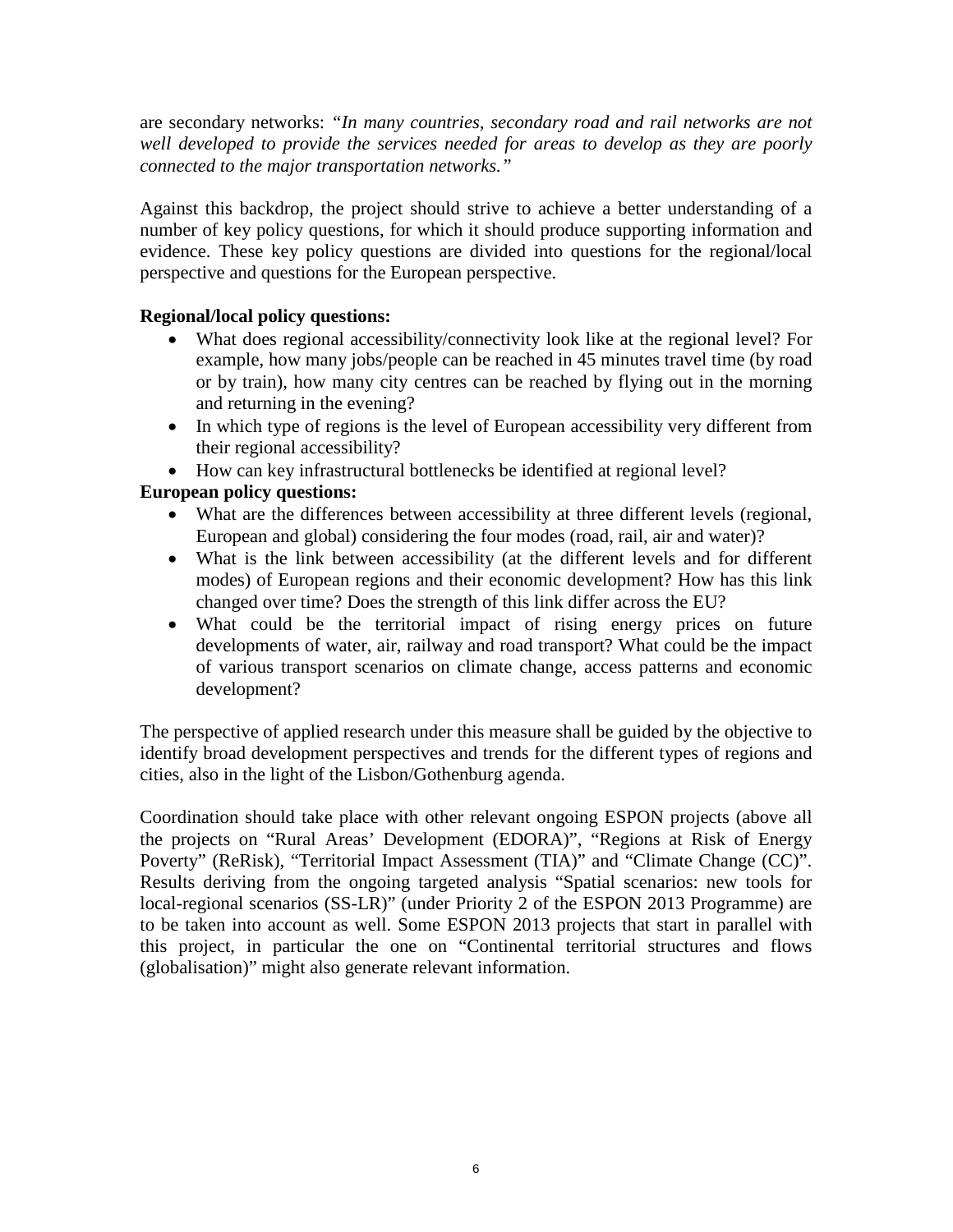## *(iv) Analytical framework and deliveries expected*

The project comprises two parts, one on measuring accessibility more accurately incorporating the regional/local level and one on various extensions of accessibility at European level.

The first part concerns the improvement of the methodology to measure accessibility of European regions. The methodology for measuring accessibility developed in the ESPON 2006 project 1.2.1 discards the regional reality and diversity by using only one point of reference for each region. Therefore, this project is asked to develop a complementary approach in understanding better the accessibility of European regions and their components. Within this part the transport modes road, rail, air and waterways should be taken into account.

The first part should start with conducting an analysis of regional maps in order to find characteristic patterns of local/regional accessibility. The analysis should cover different types of regions, such as islands, mountains, highlands, urban and rural. Based on the patterns found a typology should be defined that can be used to characterise the different accessibility patterns in different types of regions.

Per typology a number of study areas (at least four per typology) should be selected in which the accessibility patterns should be determined, based on the regional/local transport network and taking into account existing access points, bottlenecks, and physical barriers. The accessibility patterns found should be compared with the accessibility values of the regions at European level. The differences between these and the causes of these differences should be analysed to find out what type of regions follow the general European accessibility patterns and what type of regions need to be given particular attention due to a mismatch.

The second part of the project concerns the completion of the coverage of transport modes. In the ESPON 2006 project 1.2.1 the transport modes road, rail and air were well covered. This project shall add the coverage of waterways, i.e. inland waterways and maritime highways. Regarding the latter, strong coordination should take place with the project on "European seas in territorial development" running in parallel to this project. Furthermore, the rail network has to be split into high-speed rail and normal rail and a distinction shall be made between transport of people and freight transport, each with their own preferred transport modes probably leading to different accessibility patterns.

The second part shall use a 4-level-approach (global, European, transnational/national, regional/local) to the analysis. It means that additional information has to be gathered in order to better reflect the accessibility in the regional/local dimension and to improve knowledge on global transport networks. The resulting impacts and patterns might vary depending on the geographical scale and therefore the 4-level approach should be applied in order to support a clear presentation of all possible results.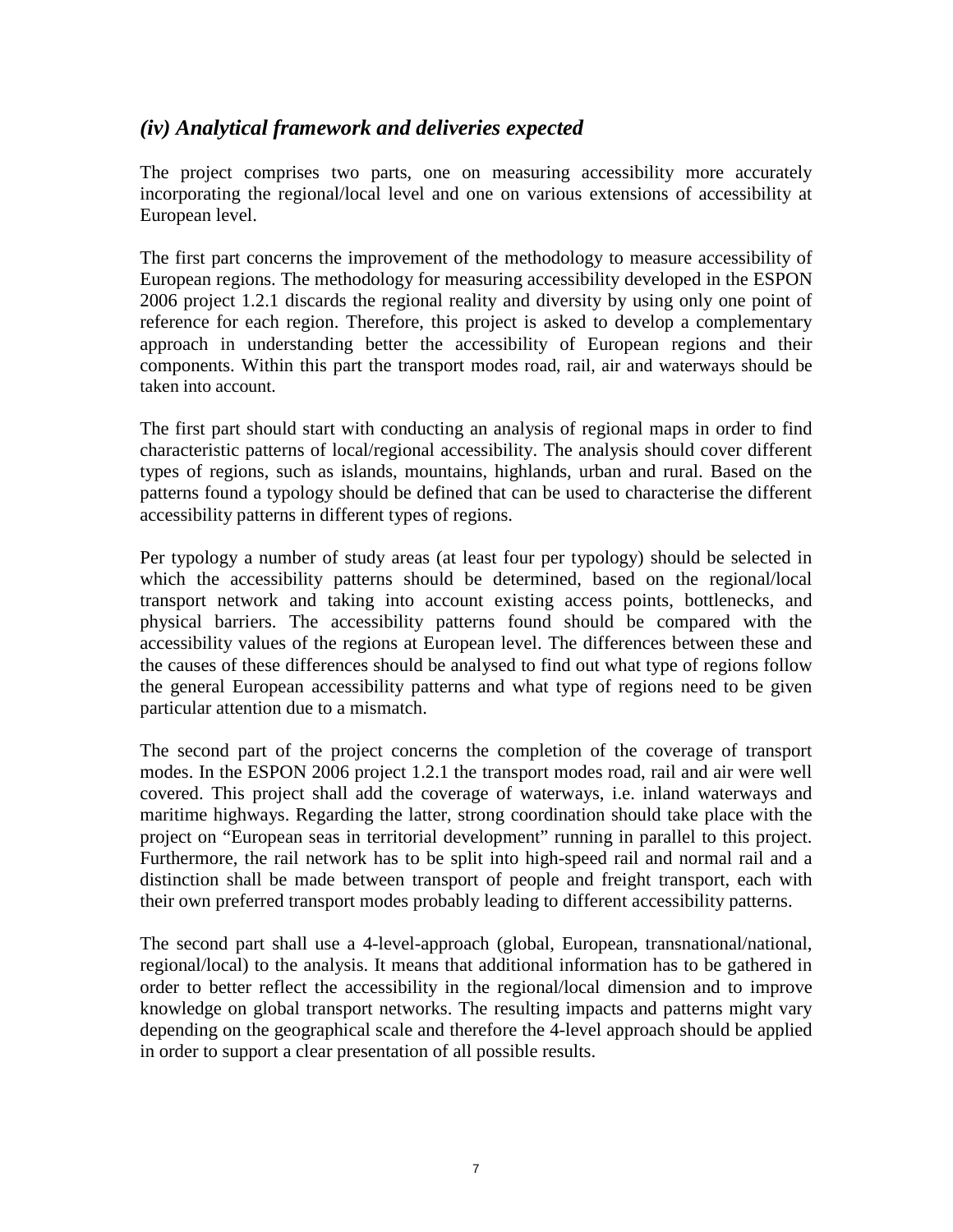Within different projects attempts have been made to achieve more realistic estimates of travel time through the road network (see: DG REGIO Regional Focus n° 01/2008; the TRANSTOOLS network and its forthcoming enhancements; the EUTRA network used for freight transport flow modelling).This ESPON project should analyse and make use of these adaptations and extend these to the rail network (connections per hour/day) including the high-speed railway network. Furthermore the quality of the secondary network should be analysed and the bottlenecks within a regional/local dimension should be identified. All improvements mentioned here should be incorporated into the methodology to measure accessibilities. With the improved methodology it should be possible to capture changes in the transport networks, due to new highways, TEN-T project (such as the Fehmer Bridge), new connections to a highway, etc.

This part of the project should also include a number (balanced throughout the ESPON space) of targeted study areas in order to receive more focussed and detailed information on intermodal transport opportunities and their impact on accessibility of regions and cities. The study areas shall cover the same regions as the study areas of the first part and embrace the local and regional scales. These studies should show possible added value of the inclusion of intermodal transportation in the methodology to calculate accessibility, show the accessibility pattern of public transport compared to private transport and should as well serve to fine-tune, test and further develop the methodology to measure accessibility through intermodal transport.

The project should consider existing data and indicators for the analysis. The data, indicators and maps of the ESPON 2006 Programme are one important source in this respect. This project shall in particular be informed and make use of relevant results from the following previous and current ESPON projects:

- ESPON project 1.2.1 on "Transport services and networks: territorial trends and supply" mapped accessibility patterns for different modes of transport, road, rail and air transport, as well as multi modal transport. The applied research showed that for accessibility a clear core-periphery pattern exists at European scale, in particular for road and rail access.
- Due to the rapid development of transport infrastructures in large parts of Europe and their relevance to policy discussions the potential accessibility indicators for road, rail, air and multimodal delivered by ESPON project 1.2.1 have been updated to 2006. This not only leads to more recent information, but also to information on trends, changing accessibility between 2001 and 2006.
- ESPON Project 2.1.1 on "Territorial impact of EU transport and TEN policies" developed 10 scenarios on road/rail infrastructures, pricing, and combined. These scenarios have been used to evaluate EU transport policy and investigate its effects in particular on "regional development potential" (using competitiveness, mass, connectivity and development trends as basic indicators) and polycentricism

The project shall strive for a comprehensive and integrated research approach, taking into account social, cultural, environmental, and economic aspects. In addition, it shall strive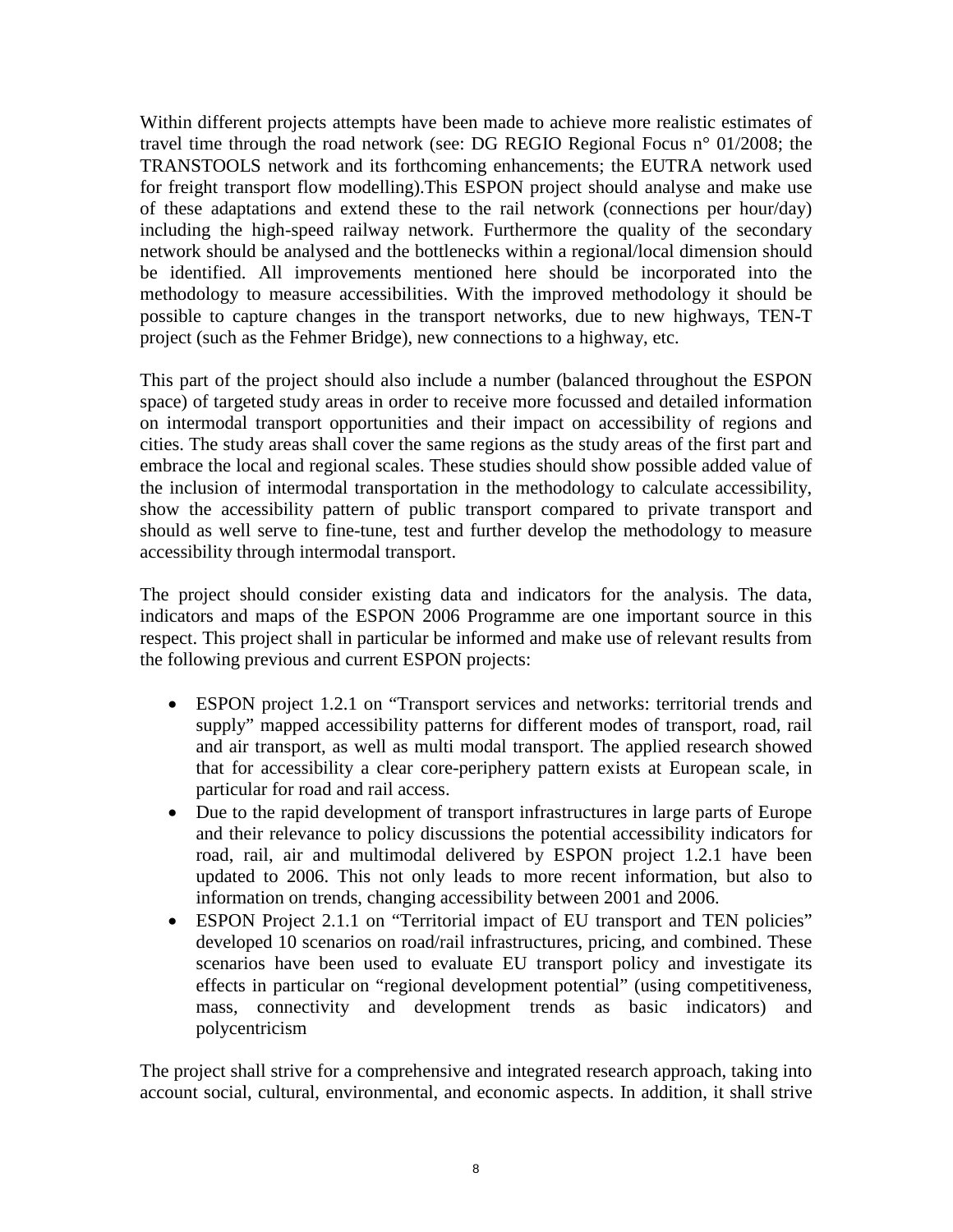for delivering innovative results which can support the policy development in the field of territorial development, competitiveness and cohesion. It should demonstrate an inventive approach with regard to the scientific answers to the policy questions and should aim at showing new development opportunities for the European territory. There should be a combination and interrelation of various sectors and territorial insights on the development in order to contribute to the creation of new development paths and visions.

In the concrete design of the applied research project and its work packages, the project is expected to answer the following key research questions:

#### **Current status of accessibility:**

- What is the regional (i.e. accessible on a daily basis) accessibility for road, rail and air? And what are characteristic patterns of local/regional accessibility?
- What is the potential accessibility for the four modes (road, rail air and water) and more specifically of high-speed railways at European level? What is the potential accessibility for air and water at the global level?
- What types of regions reveal a mismatch between their potential accessibility at European level and their regional accessibility?
- What are the transport profiles for different types of regions? How does potential accessibility of different types of regions relate to one another? For example, which remote areas are best/least accessible or which urban centres or which island or which high mountain areas?
- How can different commuting patterns be distinguished? What do the various accessibility patterns mean for different groups of people (e.g. 55+ and disabled)?

#### **Improving the way accessibility is measured:**

- How can bottlenecks for the four transport modes be identified at the regional and the European scale?
- The methodology to calculate accessibility could be improved by including intermodal transport. How can combining the various ways of transport be incorporated in measuring accessibility at regional and European level?

### **Freight transport:**

- What are feasible and relevant ways to distinguish between the transport of people and goods for air, rail, road or water?
- How can the present and future role of freight transport over rail and inland waterways be defined? How can its significance compared to transport over road, rail and air be calculated? To what extent does enlargement of freight transport over inland waterways change the accessibility patterns for freight?

### **Cause and effect aspects of accessibility:**

- How is accessibility related to regional development, growth, travel costs, carbon levels and employment?
- What could be long term scenario's for the transport sector in the EU? How could the impact of these long term scenarios on climate change, accessibility patterns and economic development be estimated?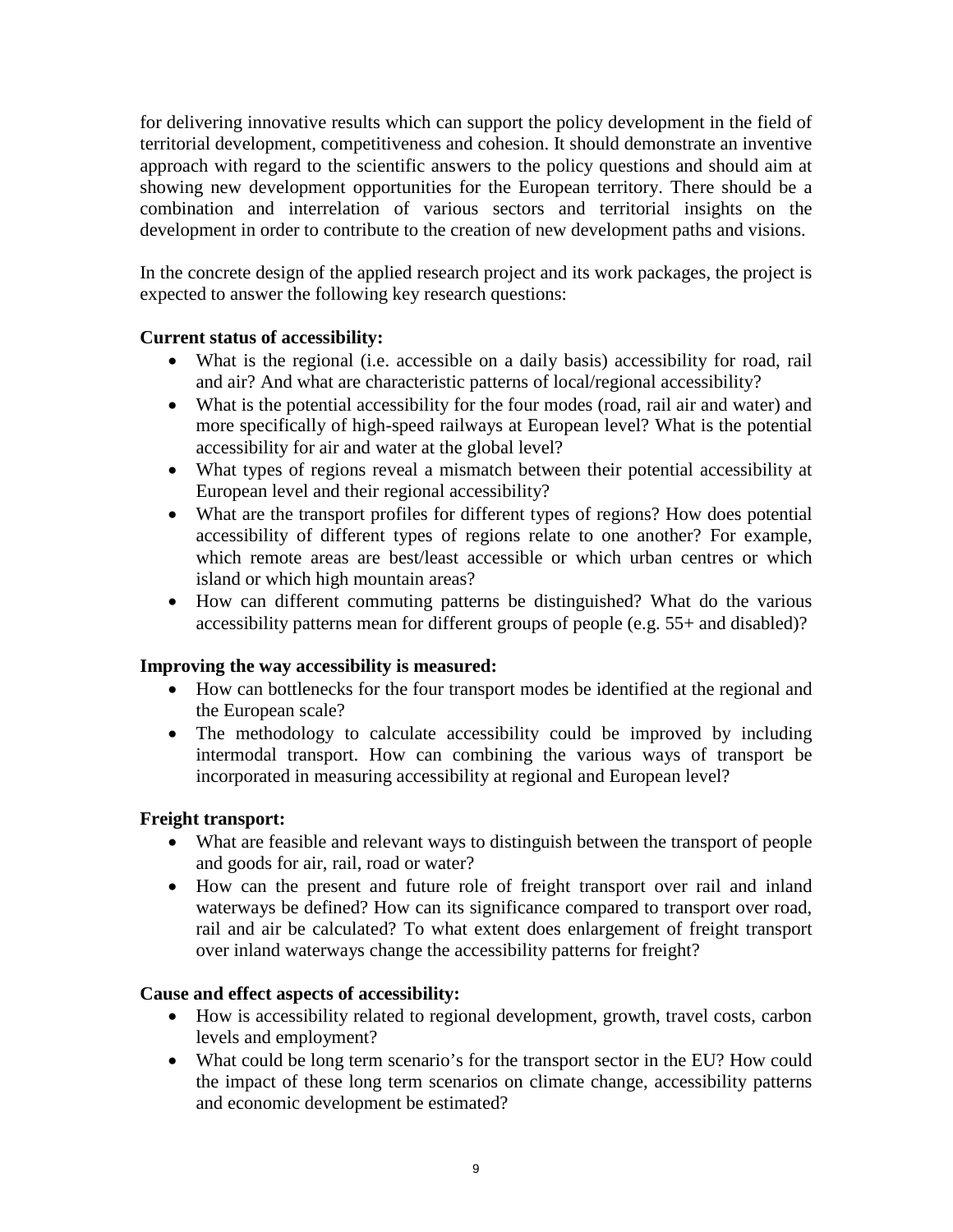The geographical coverage of the project should encompass all the countries participating in the ESPON 2013 Programme. Furthermore, the TPG should assess the data situation for their field of research in the EU candidate countries (i.e. Croatia, the Former Yugoslav Republic of Macedonia and Turkey) and/or the other countries of the Western Balkans (i.e. Bosnia and Herzegovina, Serbia, Montenegro, Albania, Kosovo under UN Security Council Resolution 1244) and report on their findings in the inception report. Depending on the respective data situation these countries would then be included in the analysis.

The deliveries of the project should make use of and complement the existing scientific platform and tools of ESPON, which are accessible on the ESPON website.

The project is expected to enhance the scientific platform of ESPON with at least the following deliveries:

- Data input to the development, update and extension of the ESPON database by additional data on potential accessibility and various infrastructure networks gathered within the project, particularly in relation to the new Partner States, Iceland and Liechtenstein. Indicators need to offer compatibility with a mapmaking facility, to provide a consistent, homogenous, reliable, and up-datable database.
- Indicators offering additional information on the different types of transport modes and accessibility, new complex indicators revealing the impacts of new infrastructural networks.
- Amendment of the multimodal accessibility potential typology used for this project by (1) including all ESPON Partner States, (2) including missing transport modes, and (3) ideally by filling the gaps for those regions, for which no data was available.
- Separate studies on different types of regions showing accessibility within the region and different types of accessibility patterns.
- Separate studies on the same regions as above showing the added value of including multimodal transport in the methodology to calculate accessibility.
- Study area maps revealing the accessibility of the various transport modes and types.
- European maps revealing (1) the accessibility patterns of the various transport modes (road, rail, waterways and air) and types (transport of people and freight) on various scales (global, European, regional, local, the study areas), (2) the multimodal accessibility potential typology, covering the full ESPON territory, (3) the present and future role of transport over inland waterways.

Regarding the development of new data and maps and/or the use of existing data, the TPG is expected to cooperate closely with the TPG in charge of the development of the ESPON 2013 Database. The TPG is also expected to cooperate with the ESPON project "Access to services of general interest" in order to determine their need on transport accessibility data and information. In consultation with the ESPON CU the project will try to fulfil their requests.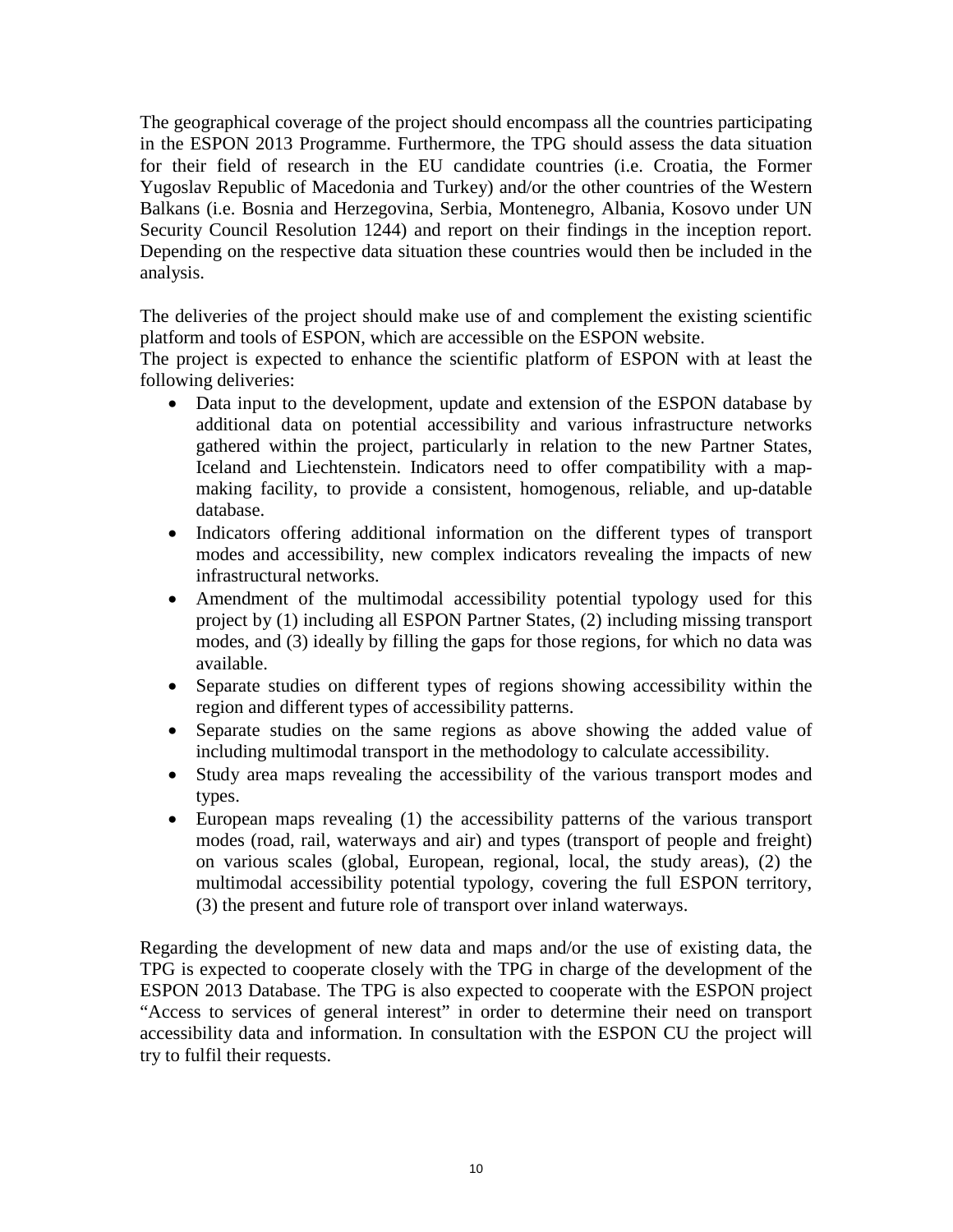The results and conclusions of the applied research within the project should be formulated in relation to policy orientations present at European level and make use of the new maps resulting from the project.

In order to create coherence with project findings of other ESPON applied research projects, the project should present the main final results in relation to different types of regions and cities, using existing typologies for the urban system, rural areas, mountain areas, islands, coastal areas and outermost regions.

Following the logic of the Territorial Agenda of the EU, orientations for policy makers should refer to the respective territorial development opportunities and the available options to mobilise these for the benefit of the regions in question. In this respect, references to future policy options should take account of European Cohesion Policy orientations, in particular expressed in the Community Strategic Guidelines on Cohesion 2007-2013 and the Fourth Report on Cohesion.

Project findings should make clear which impact the use of the identified development opportunities could have on the competitiveness and socio-economic situation of European regions as well as on the realisation of economic, social and territorial cohesion in Europe.

Finally, the project should consider avenues for further applied research on the theme.

## *(v) Outputs and timetable*

One of the main objectives of the ESPON 2013 Programme is to focus on research with policy relevance and to contribute to the development of relevant policies. Therefore, the outputs of the research project should be highly operational and coordinated in time, as far as possible, to fit into the relevant political agenda.

The proposal for the project is expected to reveal individual work packages on project coordination, research activities, and dissemination, as well as a schedule for project implementation based on the following indicative<sup>[5](#page-10-0)</sup> timetable and specification of outputs:

### **June/July 2010 (Inception Report):**

Twelve weeks after the Kick-off Meeting, a more in-depth concept should be submitted by the TPG allowing for a detailed overview on the research approach to be applied, the methodology and hypothesis for further investigation, as well as a review of the main literature, data sources, etc. The Inception report shall also inform about the selection of study areas that will be used in both parts of the research. It shall as well include an overview of more detailed deliveries and outputs envisaged by the project as well as an indication of likely barriers that the project implementation might face. The report shall

<span id="page-10-0"></span><sup>&</sup>lt;sup>5</sup> The final timetable for the project will depend upon the exact date of the project's Kick-off Meeting. At this meeting, the exact delivery dates for all project reports will be agreed upon with the Lead Partner.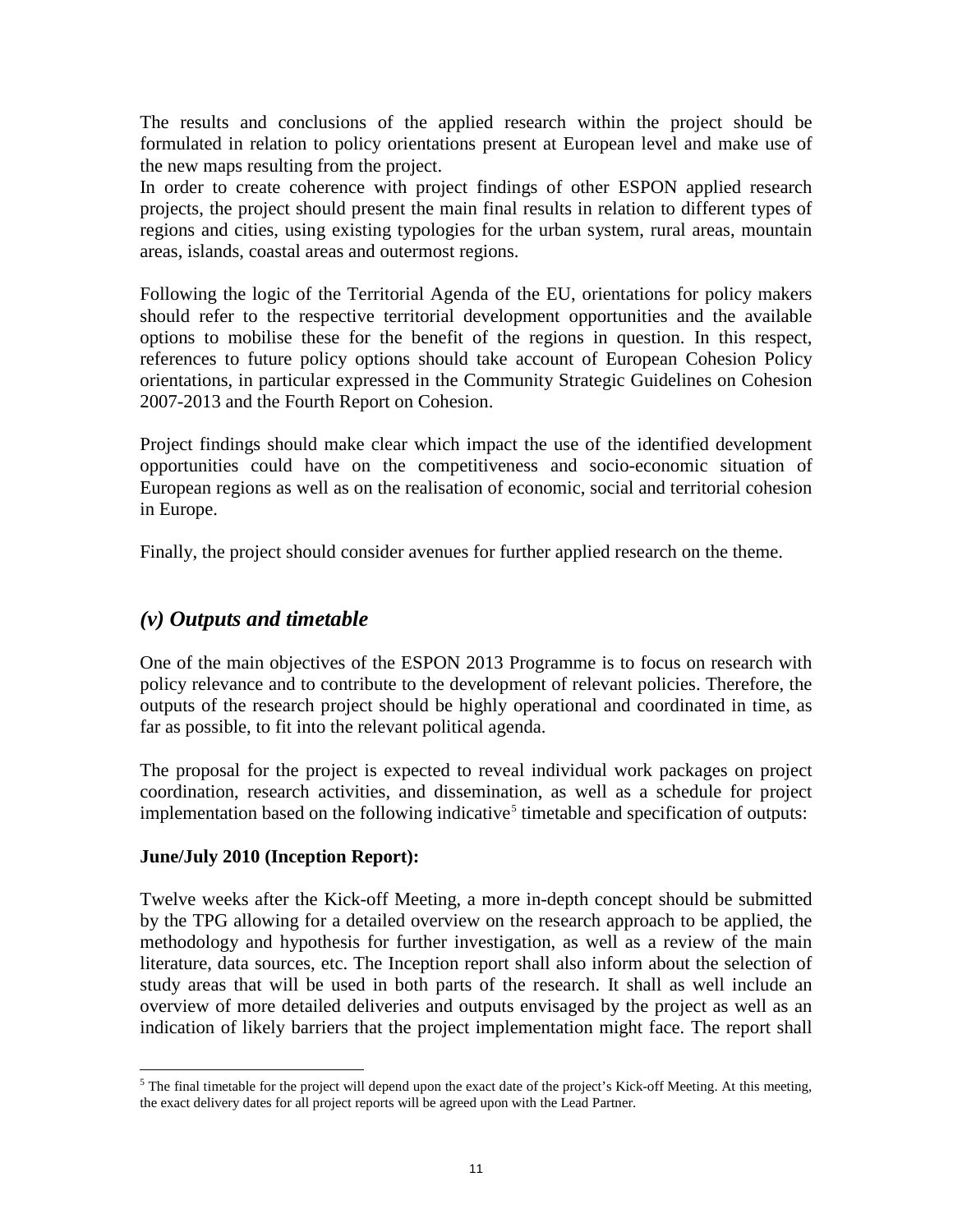give clear orientation for the applied research previewed towards the Interim report, including the way in which requests of the "Access to services of general interest" project can be fulfilled. The research team should also report on the findings regarding the assessment of the data situation in the EU candidate countries (i.e. Croatia, the former Yugoslav Republic of Macedonia, Turkey) and/or the other countries of the Western Balkans (i.e. Bosnia and Herzegovina, Serbia, Montenegro, Albania, Kosovo under UN Security Council Resolution 1244) and, on that basis, determine the geographical coverage of their research. Finally, the TPG should outline how it envisages making use of existing ESPON results that are relevant for this project.

#### **November/December 2010 (Interim Report):**

The content of the Interim Report shall reflect the orientations given in the Inception Report as well as the results of the discussions having taken place with the Sounding Board. The report is envisaged to include elements such as:

a) Preliminary results on the basis of available data, developed indicators, typologies, and European maps, including

- − An overview of different regional accessibility patterns and a proposal for a typology on this related to different types of regions.
- − First analysis of the regional accessibility patterns within the specific study areas and a first comparison of this with European accessibility of regions.
- − First analysis of the current pattern of accessibility and the bottlenecks of the various transport modes on national/transnational and European scale for road, rail, waterways and air and for transport of people and freight transport.
- − First analysis of the current pattern of the global transport network, also differentiated between transport of people and freight transport.
- − Definition of connectivity of high-speed railways and a first analysis of European connectivity through high-speed railway.
- − First analysis of the present and future role of freight transport over inland waterways, a first comparison between freight transport over inland waterways, over air and over territorial transportation network (road and rail) and a first analysis of changes in the accessibility patterns for freight when freight transport over inland waterways is enlarged.
- − Overview on urban centres that are difficult to access and not well accessible remote areas, also related to the difference between transport of people and freight transport and a first analysis on the number of people affected and of the impact on competition and territorial cohesion when improving these aspects.
- − Overview of information needed to better reflect accessibility and to improve the coverage of transport modes in the regional/local level.
- − Proposal on how to improve the methodology to calculate accessibility by including intermodal transport and combining the various ways of transport and on how to define and measure accessibility by public transport (combining train and bus).
- − First indications on where the various transport networks could be improved and which improvements could be considered most efficient.
- − Proposal on long term scenarios for the transport sector in the EU.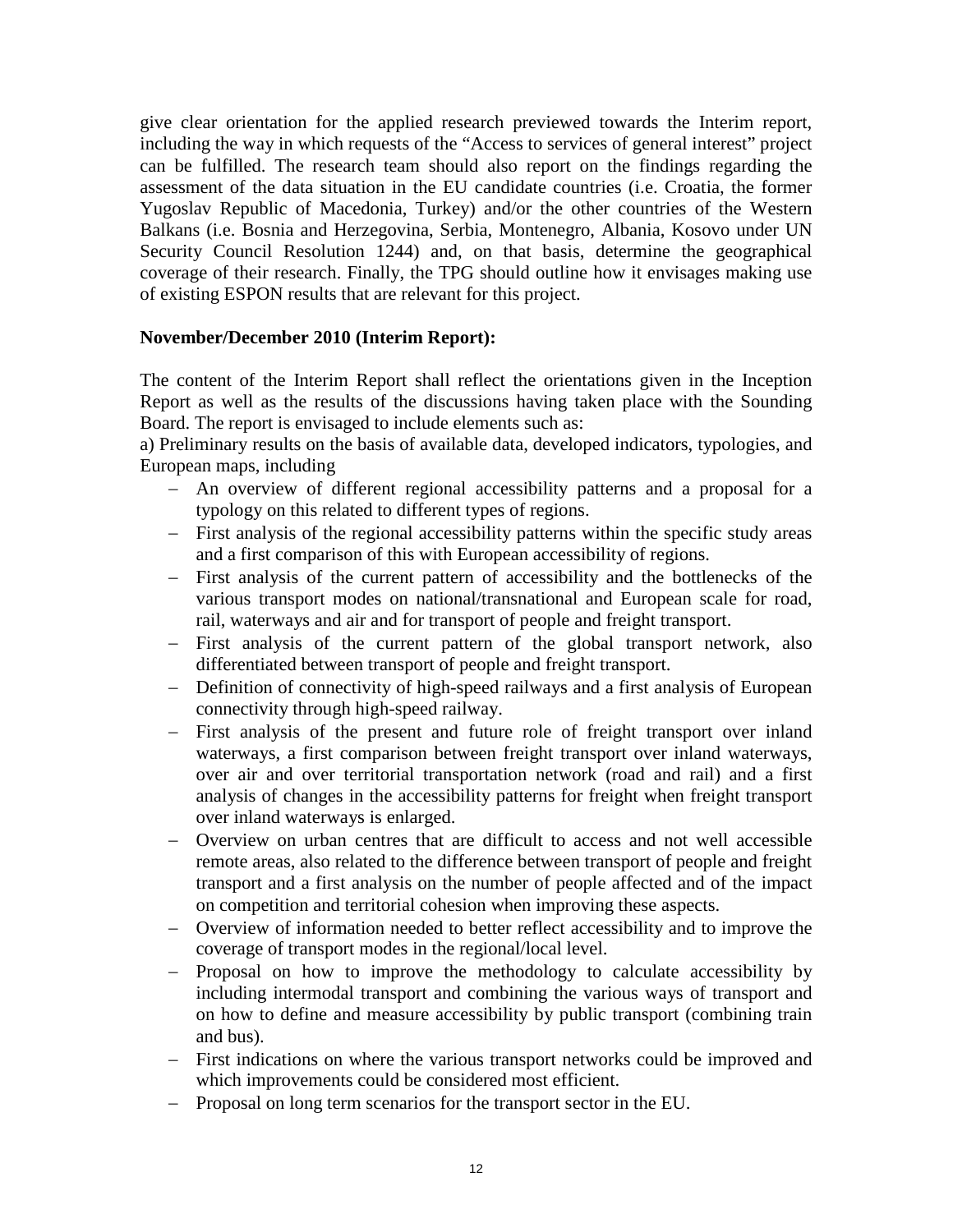- − Draft methodology to estimate the impact of these long term scenarios on climate change, accessibility patterns and economic development.
- − Data collection achieved, including an overview on statistical and geographical data collected by EUROSTAT, and national Statistical Institutes etc.
- − Draft European maps, draft maps of the study areas.
- − First indications on the conclusions and policy relevant options that could be the outcome of the project.

b) Plan for the applied research towards the draft Final Report as well as the Table of Content envisaged.

#### **November/December 2011 (Draft Final Report):**

The draft Final report will take into account feed-back on the Interim report from an ESPON seminar and by the Sounding Board. The report is supposed to include elements such as:

c) Report (max. 50 pages) on the main results, trends, impacts, projections and options for policy development, including key analysis/diagnosis/findings and the most relevant indicators and maps (any additional information should be included in a scientific report). Particularly important are options for policy makers, which could provide the basis for interventions related to opportunities for improving European competitiveness and cohesion.

d) An executive summary (max. 10 pages) summarising the main results of the applied research that can be communicated to a wider audience of stakeholders. This summary should be based on the Report mentioned above.

e) Scientific report documenting the scientific work undertaken in the applied research including elements such as:

- − Literature, definitions and methodology/theory used.
- − Methodologies, typologies and concepts developed and used.
- − Data collected and indicators used, including calculation algorithms and tables with the exact values of indicators.
- − Network geometry (including all relevant attributes) as used in the accessibility analyses.
- − Maps produced in support of the results, covering the territory of EU 27, Iceland, Liechtenstein, Norway and Switzerland.
- − Tools and models used or developed.
- − Future research avenues to consider, including further data requirements and ideas of territorial indicators, concepts and typologies as well as on further developments linked to the database and mapping facilities.

#### **April/May 2012 (Final Report):**

f) Revision of the Draft Final report on the basis of comments received.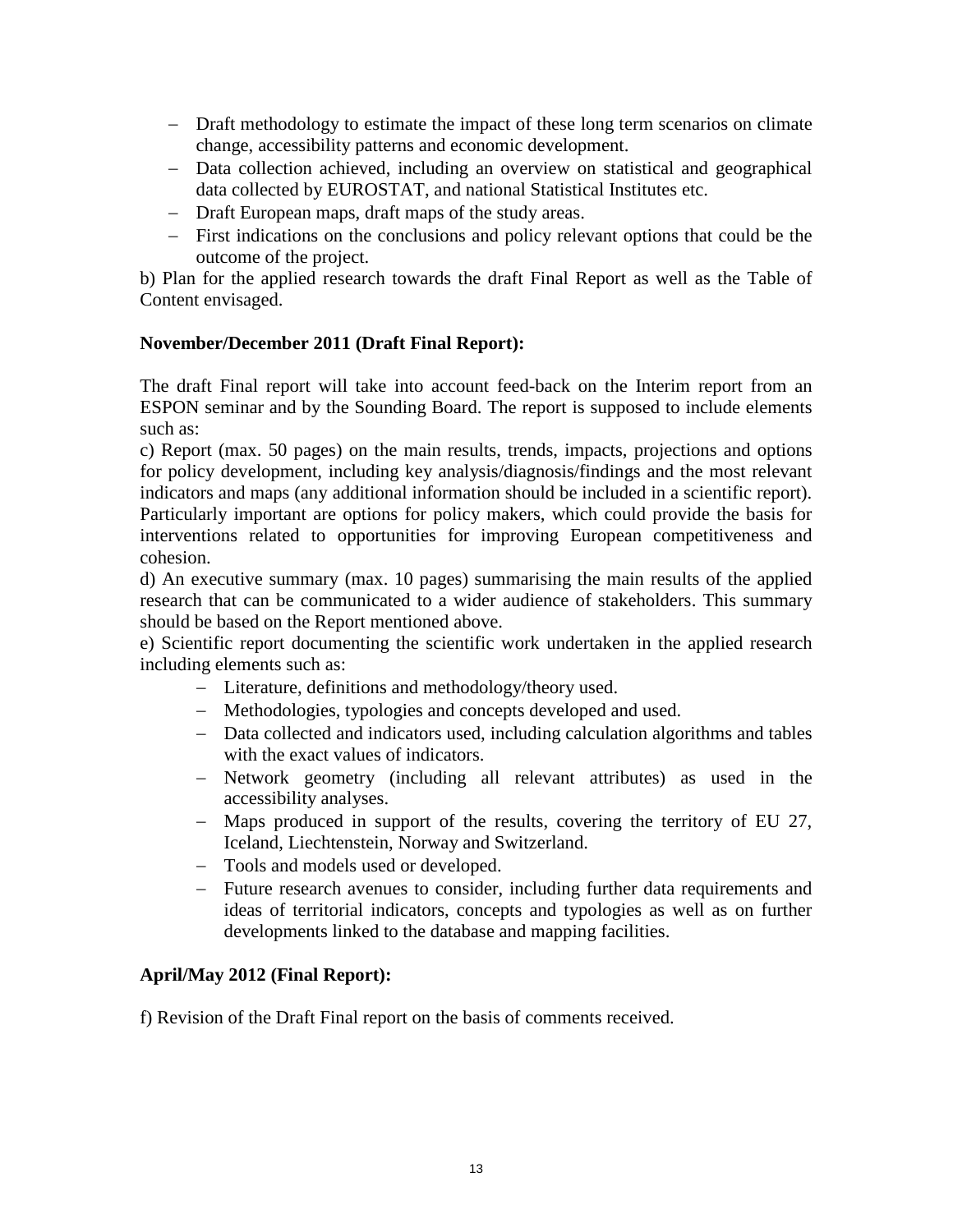#### **May/June – November/December 2012 (Dissemination):**

g) Dissemination of project results by the TPG in the framework of international conferences and seminars, e.g. transnational activities of the ECP Network, events organised by the CU. These activities need to be reflected in the budget proposed by the TPG for the implementation of the project.

The ESPON 2013 Programme foresees in Priority 4 also capitalisation of project results including events, printed reports, website facility, etc. The Programme includes, in other words, substantial dissemination activities at Programme level which all projects should make use of and support. This means that the project's dissemination activities shall ensure consistency and avoid overlaps with and repetition of respective activities organised at Programme level. The project team shall refer to the objectives of Priority 4 of the ESPON 2013 Programme "Capitalisation, ownership and participation: Capacity building, dialogue and networking" when considering dissemination activities and closely coordinate these with the ESPON CU.

Irrespective of the above mentioned reports to be submitted at certain stages in the project life cycle, the TPG is expected to give presentations on the state of their research or/and the results in the framework of internal and external ESPON seminars. Therefore, when setting up the project proposal, the TPG should also allow for travel expenses for the attendance of ESPON seminars.

### *(vi) Budget for the applied research project*

The maximum budget foreseen for this applied research project amounts to  $\epsilon$  700.000 including VAT, if applicable. Proposals exceeding this value will not be considered.

All real eligible costs incurred for carrying out the approved project will be refunded 100% by the ESPON 2013 Programme.

### *(vi) Existing access points*

Synergies and use of results from outside the ESPON regime shall be sought. In particular, research activities in DG-TREN and of JRC who has made at least two reviews on sustainability and transport might be valuable for this project.

The other access points listed below can serve the purpose of providing the TPG useful information for preparing a proposal. It is by no means meant to be exhaustive, but should be considered as information that can be helpful in tracing additional useful background information.

- ESPON projects results, data and maps: [www.espon.eu](http://www.espon.eu/)
- The Green Paper on Territorial Cohesion (2008)